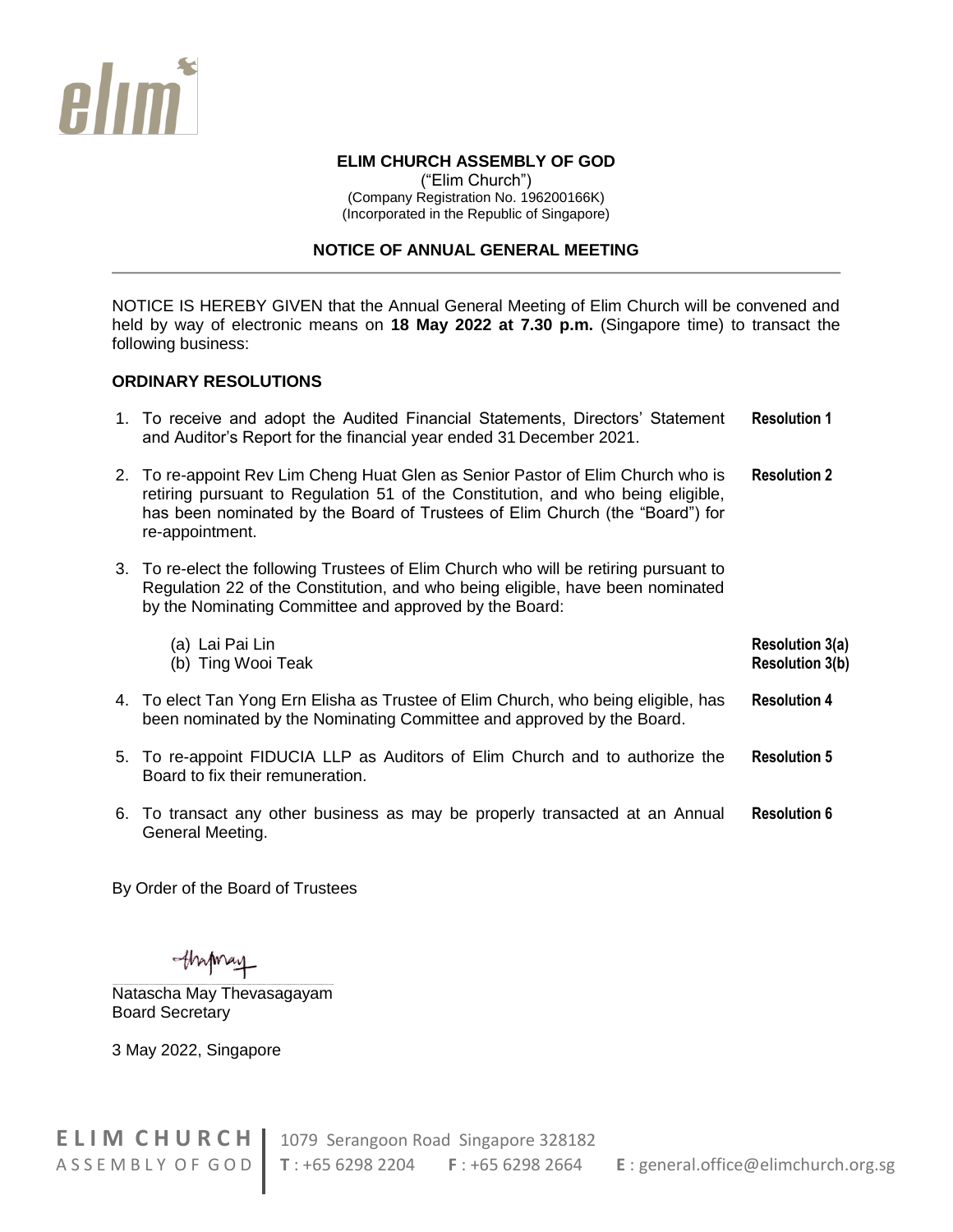#### **Notes**

- 1. The Annual General Meeting ("**AGM**") of Elim Church Assembly of God (the "**Church**") is being convened, and will be held, by way of electronic means pursuant to the COVID-19 (Temporary Measures) (Alternative Arrangements for Meetings for Companies, Variable Capital Companies, Business Trusts, Unit Trusts and Debenture Holders) Order 2020.
- 2. The AGM will only be held by electronic means, and members will **not** be able to attend the AGM in person. Alternative arrangements relating to participation and attendance at the AGM by electronic means (including arrangements by which the meeting can be electronically accessed via live audio-visual webcast or live audioonly stream), submission of questions to the Chairman of the Meeting in advance of the AGM, addressing of substantial and relevant questions at the AGM and voting by appointing the Chairman of the Meeting as proxy at the AGM, are set out below. Any reference to a time of day is made by reference to Singapore time.
- 3. **Alternative arrangements and pre-registration**: Members will be able to observe and/or listen to the AGM proceedings through a live audio-visual webcast or live audio-only stream via their mobile phones, tablets or computers. In order to do so, Members must pre-register at the Church's **pre-registration website** at the URL <http://link.elimchurch.org.sg/register-agm> between now till **7.30 p.m., 11 May 2022** to enable the Church to verify their status as members of the Church. Following the verification, authenticated Members will receive an email confirming successful registration, which will contain the login credentials as well as instructions on how to access the live audio-visual webcast and live audio-only stream of the AGM proceedings. Members who do not receive such email by 7.30 p.m., 13 May 2022 but have registered by the 11 May 2022 deadline should contact the Church via phone call or Whatsapp message to 62982204 or via email to [agm2022@elimchurch.org.sg](mailto:agm2022@elimchurch.org.sg) by 7.30 p.m., 15 May 2022.
- 4. **Documents**: This Notice of AGM, the proxy form, Audited Financial Statements, Directors' Statement and Auditor's Report for the Financial Year Ended 31 December 2021 have been sent to Members by email as well as by post. The Notice of AGM and proxy form are also published on the Church's website at the URL [http://www.elimchurch.org.sg/agm-2022.](http://www.elimchurch.org.sg/agm-2022)
- 5. **Voting:** If a member wishes to exercise his/her voting rights at the AGM, he/she must appoint the Chairman of the Meeting as his/her proxy to attend, speak and vote on his/her behalf at the AGM by completing, signing and submitting the proxy form in accordance with this paragraph and paragraph 6 below. In appointing the Chairman of the Meeting as proxy, a member must give specific instructions as to voting, or abstentions from voting, in respect of each resolution in the form of proxy, failing which the appointment of the Chairman of the Meeting as proxy for that resolution will be treated as invalid. The proxy forms received and validated will be counted and the results announced by the Chairman during the AGM.
- 6. **Proxy Form**: The proxy form has been sent to Members by email and by post, and is also published on the Church's website at the URL [http://www.elimchurch.org.sg/agm-2022.](http://www.elimchurch.org.sg/agm-2022) The proxy form appointing the Chairman of the Meeting as proxy must be submitted and **reach the Church by 7.30 p.m., 15 May 2022**, being 72 hours before the time fixed for the AGM in the following manner:
	- (a) if submitted electronically, be submitted via email to the Church at [agm2022@elimchurch.org.sg;](mailto:agm2022@elimchurch.org.sg) or
	- (b) if submitted by post, be deposited at the Church Office at 1079 Serangoon Road, Singapore 328182.

A member who wishes to submit a proxy form must complete and sign the proxy form before sending it as an attachment by email to the email address provided above, or submitting it by post to the address provided above. **Members are strongly encouraged to submit completed proxy forms electronically via email**.

- 7. **Submission of Questions**: Members may submit questions related to the resolutions to be tabled for approval at the AGM to the Chairman of the Meeting, **in advance of the AGM**, or ask questions **during** the live audio-visual webcast/audio-only stream of the AGM. In order to submit questions in advance of the AGM, their questions must be submitted in the following manner and **reach the Church by 7.30 p.m., 11 May 2022**:
	- (a) if submitted electronically, be submitted via email to the Church at [agm2022@elimchurch.org.sg;](mailto:agm2022@elimchurch.org.sg) or
	- (b) if submitted by post, be deposited at the Church Office at 1079 Serangoon Road, Singapore 328182.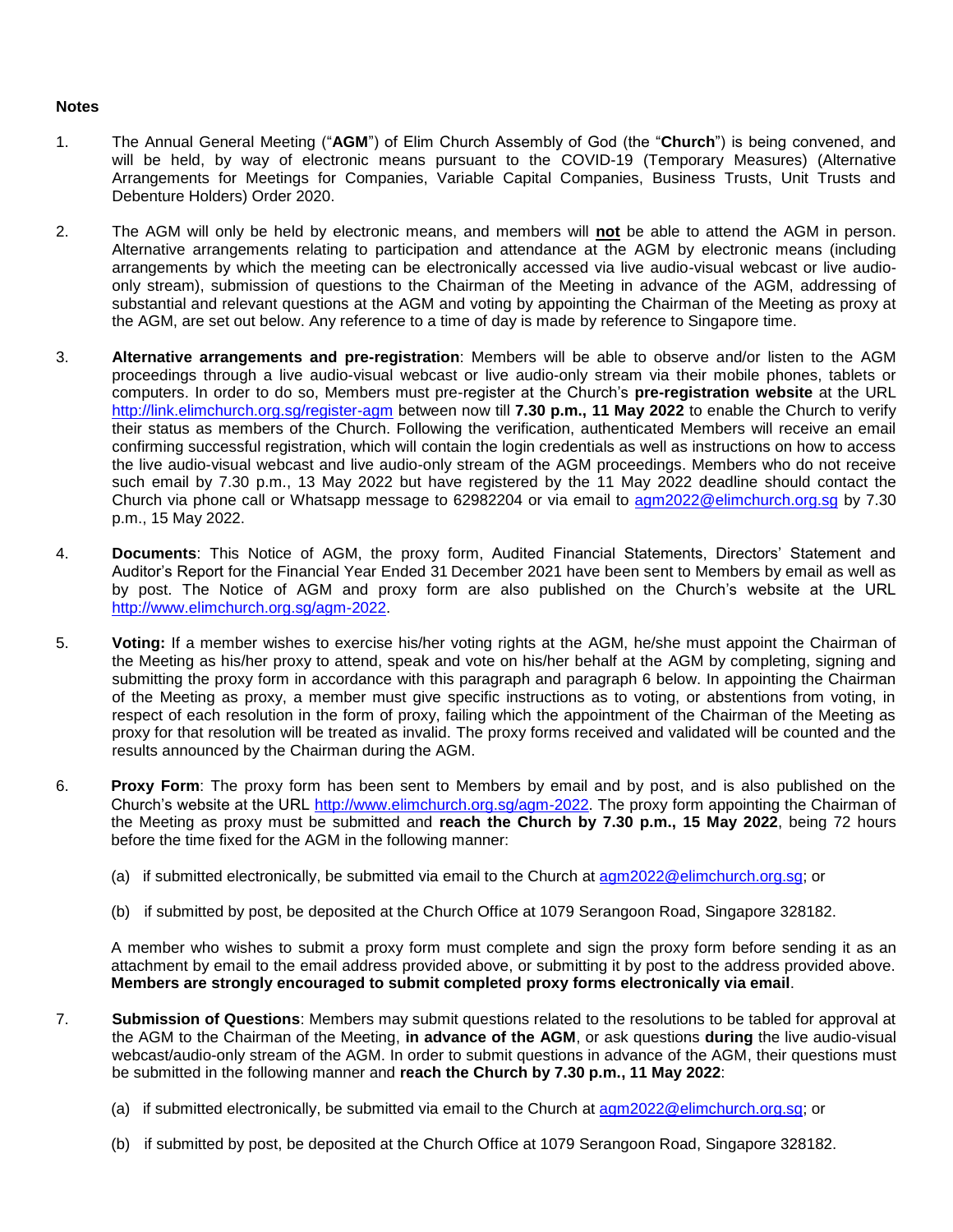Members who submit questions electronically in advance of the AGM must provide the member's full name. Members who submit questions by post in advance of the AGM must provide the member's (1) full name; and (2) address. **Members are strongly encouraged to submit questions electronically via email.**

**Members will be able to ask questions during the live audio-visual webcast/audio-only stream of the AGM.**  However, if Members would like the Church to endeavour to address their substantial and relevant questions prior to the deadline for submission of their proxy forms for voting, Members should submit their questions in accordance with paragraph 7 by **7.30 p.m., 11 May 2022**. The Church will endeavour to address all substantial and relevant questions received by such deadline prior to the proxy form submission deadline.

8. **Updates**: Due to the COVID-19 situation in Singapore, the Church may be required to change the arrangements for the AGM at short notice. Members should check the Church's website at URL <http://www.elimchurch.org.sg/agm-2022> for the latest updates on the status of the AGM.

#### **Personal Data Privacy**

By submitting the proxy form appointing a proxy to attend, speak and vote at the AGM and/or any adjournment thereof, a member of the Church consents to the collection, use and disclosure of the member's personal data by the Church or on its behalf for the purpose of the processing, administration and analysis by the Church or on its behalf of proxy appointed for the AGM (including any adjournment thereof) and the preparation and compilation of the attendance lists, minutes and other documents relating to the AGM (including any adjournment thereof), and in order for the Church to comply with any applicable laws, regulations and/or guidelines.